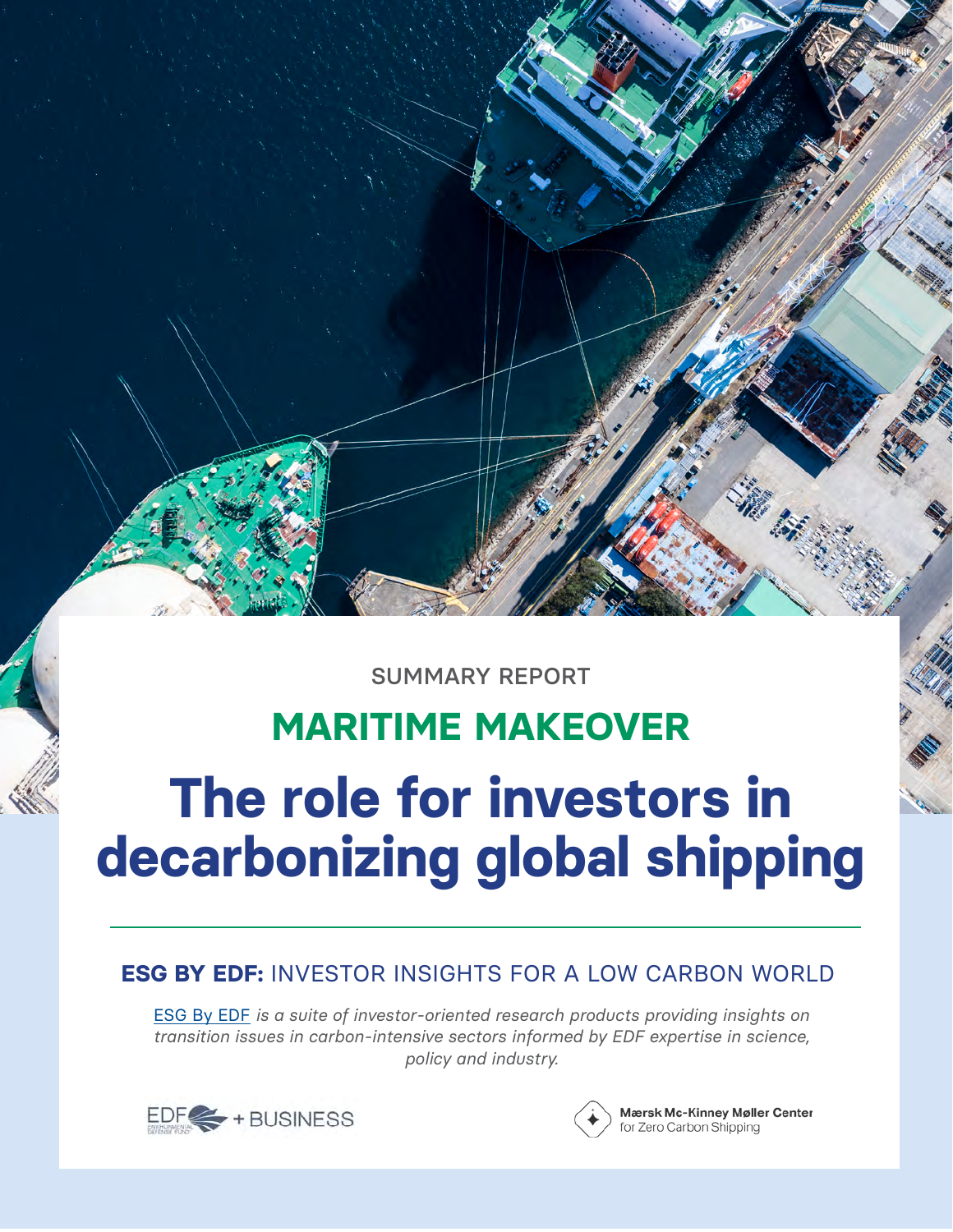# **Highlights**

- **• Maritime shipping is a hard-to-abate sector with significant carbon emissions.** Decarbonizing shipping, which is responsible for around 3% of global emissions, requires transitioning the industry from using oil-derived bunker fuel to a range of solutions, at the center of which are new zero-carbon fuels.
- **• The industry is not on track for alignment with the Paris Agreement.** Fully decarbonizing shipping by 2050 is possible but will require that stakeholders take more ambitious steps to reduce fuel usage right away and accelerate the uptake of non-fossil fuels.
- **• Shipping providers are just starting to focus on carbon.** Only 12 of the largest 94 ship owners have committed to a net zero target, a key first step toward transition planning. In the near term, ship owners and operators should adopt solutions that reduce fuel usage. Integrating zerocarbon fuels and technologies at increasing scales will accelerate the longer-term transition.
- **• Shipping customers drive demand for low-carbon shipping.** Cargo owners and charterers should signal a willingness to pay for low-carbon supply chain services by prioritizing the use of lowemissions vessels.
- **• Commitments and disclosures for shipping companies.** In this summary report we identify key "asks" for investors and lenders to make of shipping providers and shipping service users and recommend company-level disclosures.
- **• Full report to be published in Summer 2022.** The upcoming full report includes background on key factors in the sector's energy transition, including carbon reductions that can be achieved today, the cost and performance drivers of leading zero-carbon fuels, and a review of progress by 94 shipping companies toward a low-carbon transition.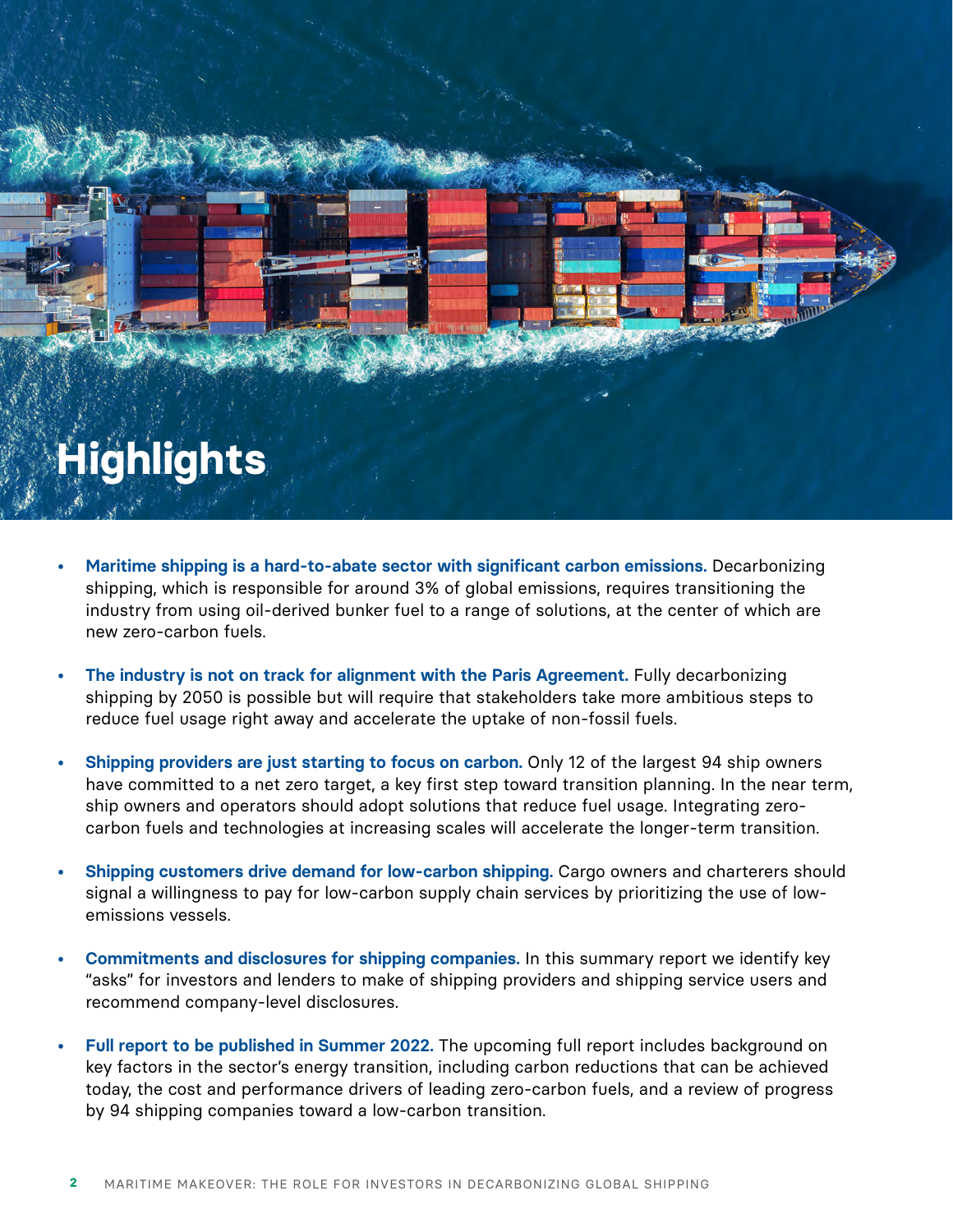# **Executive Summary**

Maritime shipping occupies a [central position](https://cms.zerocarbonshipping.com/media/uploads/documents/MMMCZCS_Industry-Transition-Strategy_Oct_2021.pdf) in the global supply chain: nearly 100,000 commercial vessels move 11 billion tons of goods each year, accounting for about 80% of global trade volume. The associated greenhouse gas emissions add up, and shipping accounts for [about 3%](https://wwwcdn.imo.org/localresources/en/OurWork/Environment/Documents/Fourth%20IMO%20GHG%20Study%202020%20-%20Full%20report%20and%20annexes.pdf) of global greenhouse gas emissions. If maritime shipping were a country, only 5 nations would emit more.

As globalization continues to drive rapid growth in shipping demand, emissions from the sector could [increase 20% by 2050](https://www.zerocarbonshipping.com/) - a trajectory incompatible with pathways that limit global warming to the Paris Agreement targets of 1.5 degrees or well below 2 degrees Celsius (Figure 1). For investors with net zero targets, addressing shipping-related emissions will be necessary to reach them.

Analysis by the MMM Center for Zero Carbon Shipping shows there are [plausible pathways](https://www.zerocarbonshipping.com/) to fully decarbonize shipping by 2050. These require that stakeholders take more ambitious action now to accelerate the adoption curve for low-carbon fuels. In contrast with areas such as electricity generation and passenger vehicles where zero-emissions technologies are available and increasingly competitive, solutions for maritime shipping are less mature. By taking steps now to test and de-risk new fuel pathways, stakeholders can reduce long-term costs and manage the risk of price or fuel supply shocks in the future.

#### **FIGURE 1 Maritime emissions pathways**



*\* The IMO target of reductions in shipping emissions by at least 50% by 2050, compared with 2008 levels is shown as an indicative range but is not directly comparable to the other pathways because 1) it uses a 2008 baseline and 2) unlike the other pathways pictured it excludes upstream emissions associated with fuel production.*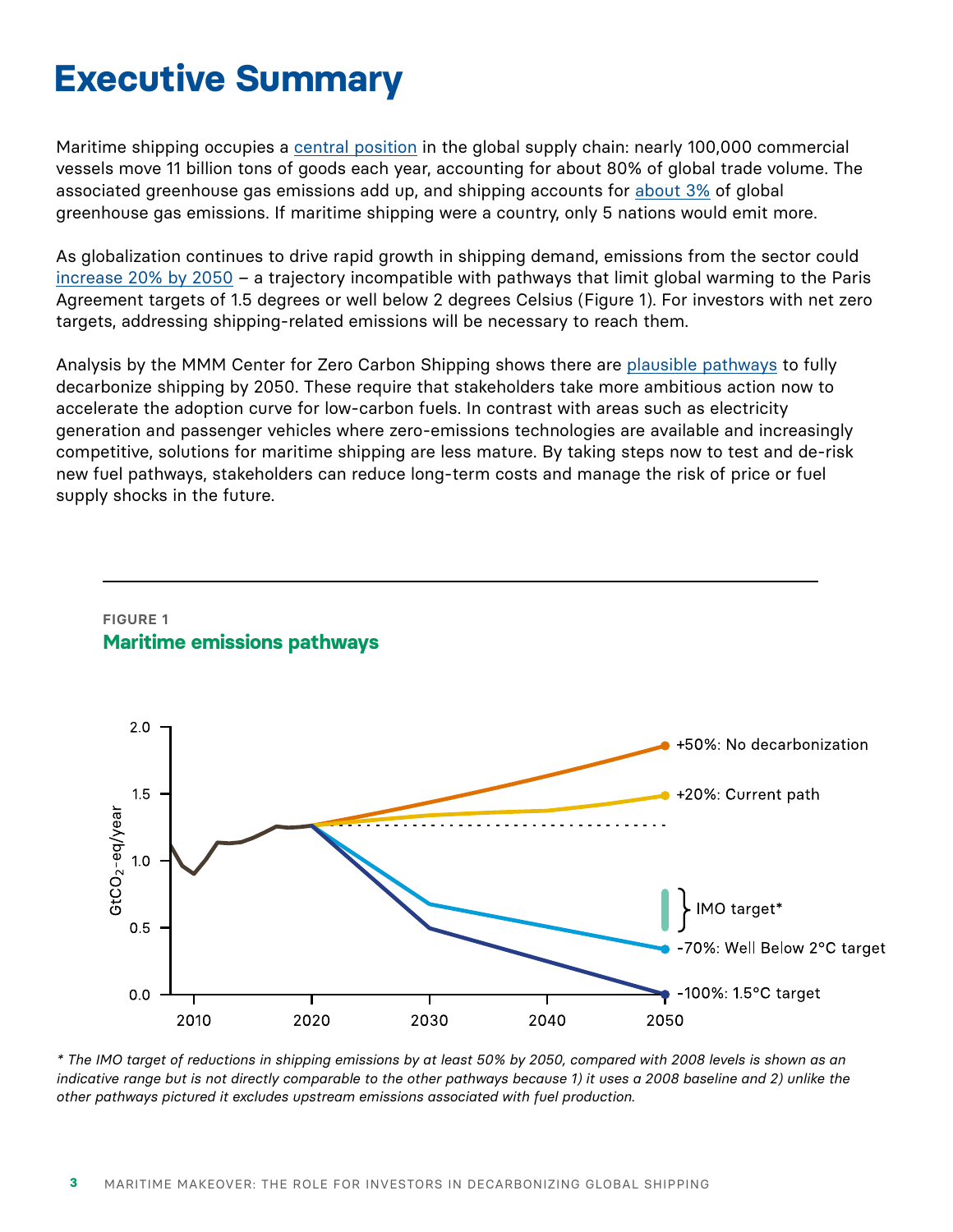Ambitious policy leadership can also reduce transition costs by helping to organize the market. Policy authority is diffused among the International Maritime Organization (IMO) - the global standard-setting authority for the international shipping industry - and the many countries across which global shipping companies operate. In its most recent [strategy](https://www.imo.org/en/MediaCentre/PressBriefings/Pages/06GHGinitialstrategy.aspx) the IMO calls for emissions to peak "as soon as possible" and begin to decline; engagement by investors and others on zero-by-2050 climate targets can help achieve these goals.

Measures offering significant emissions reductions are available today, and shipping companies should adopt them. However, dramatic emissions reductions will require transitioning the global industry from using oil-derived bunker fuel to alternative non-fossil fuels such as ammonia, methanol, biomethane or bio-oil that are not yet widely available. A range of such fuels are in various stages of development and demonstration; some are "drop-in" fuels compatible with existing vessels, while others require engine or vessel modifications.

Alternative fuel costs are expected to fall significantly in the coming years but current projections suggest they will remain more expensive than fossil-based fuels well into the future (Figure 2). There are differences in the performance, cost, operational capabilities and scalability of these potential fuel solutions and a single winner has not emerged; rather, it's likely that the industry will rely on a variety of fuels, adding complexity to the transition.



#### **FIGURE 2 Projected Maritime Shipping Fuel Costs**

*\*Excludes future subsidies and/or cost of carbon*

Source: MMM Center for Zero Carbon Shipping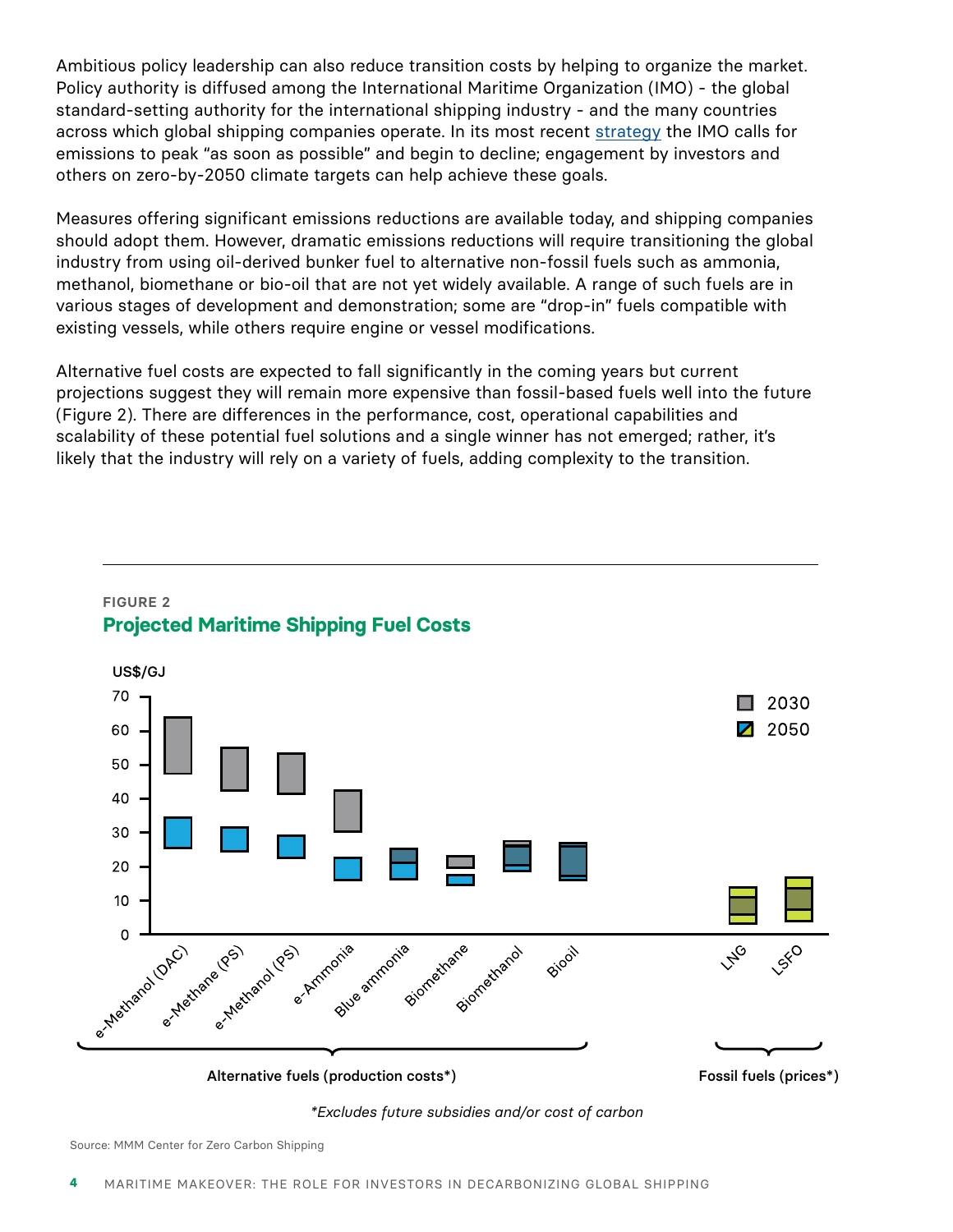To lay the groundwork for introducing alternative fuels at scale, stakeholders including shipbuilders, ship owners and operators, ports, fuel providers and shipping customers must work together to address technical, logistical and institutional barriers. Given the many parties involved, close coordination is needed to deploy and expand these solutions, aligning factors such as shipbuilding timeframes, the deployment of new vessels, and cost/willingness to pay (Figure 3).

Some leaders in the maritime shipping industry have committed to a low-carbon transition and begun to chart a path to achieve it. Twelve of the largest 94 ship owners have set a net zero target, and dozens more have adopted emissions reduction goals. Many more should follow. Waiting too long to begin the transition exposes a company to significant technological, financial and reputational risk.

#### **FIGURE 3 Select shipping industry stakeholders**

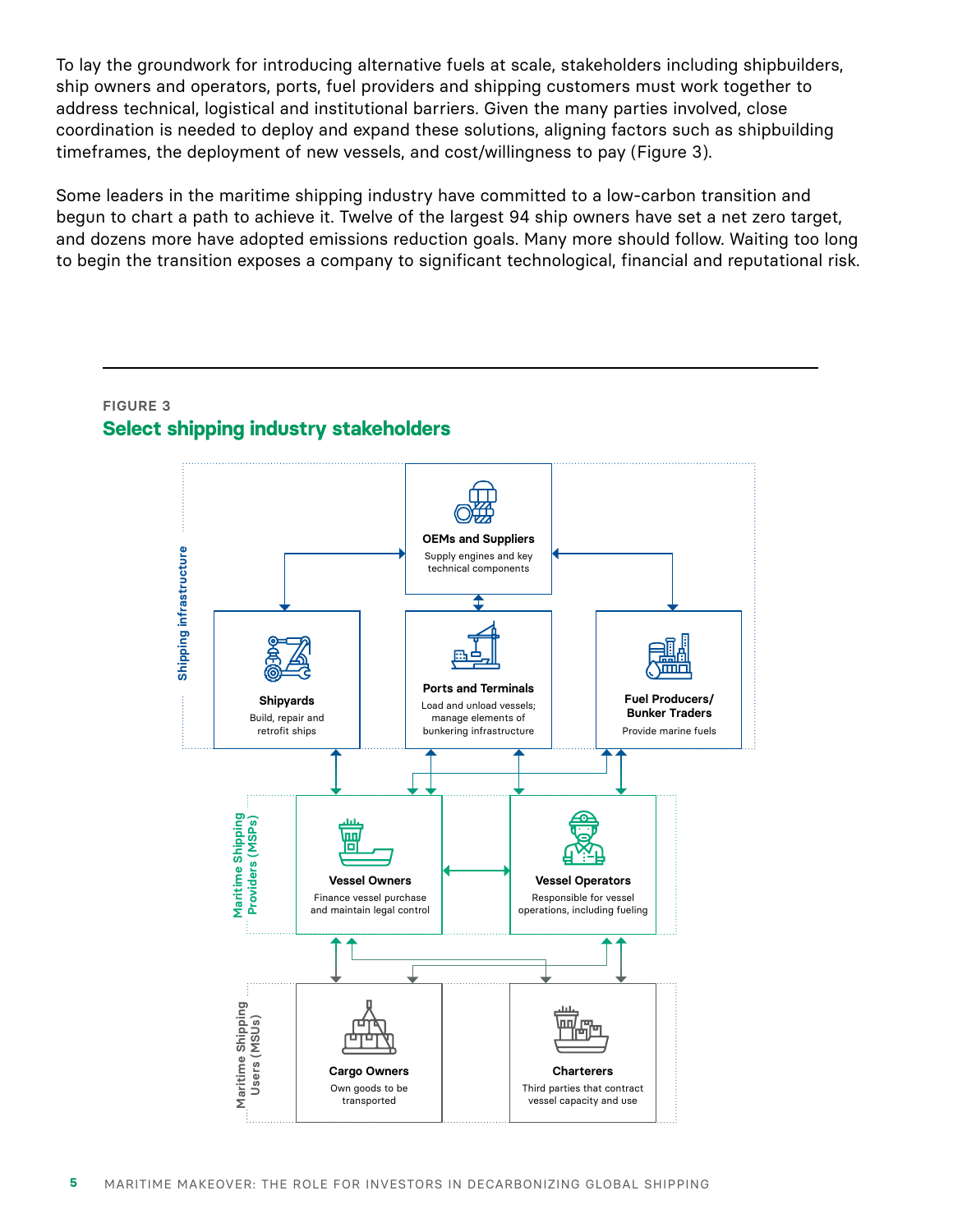Investors have an important role to play in pushing companies that provide or use maritime shipping services to set ambitious decarbonization targets, and holding them accountable to achieve them.

In this summary report we identify specific commitments that investors should ask of providers and users of maritime shipping services on the path to zero-emissions by 2050, and we recommend disclosures to measure progress. A forthcoming full report includes background on key factors in the sector's energy transition, including carbon reductions that can be achieved today and the cost and performance drivers behind leading zero-carbon fuels. It also includes a review of 94 shipping companies and steps they have taken towards a low-carbon transition.

# **The ask: How key players in shipping can drive emissions reductions**

Among the many players with a role in the maritime sector, two types of market participants play a central role influencing the pace of decarbonization. These are: ship owners and operators, referred to in this report as **maritime shipping providers (MSPs)**, and users of shipping such as cargo owners and charterers, referred to as **maritime shipping users (MSUs)**. Each has key leverage over the sector's energy transition thanks to its central placement in the network of shipping operations and shipping demand, respectively (see Figure 3).

Given the importance of maritime shipping to global supply chains, investors should ask both MSPs and MSUs to make clear commitments to emissions reduction including concrete short, medium and long-term steps. Companies should also disclose relevant metrics that allow stakeholders to measure progress toward those goals.

### **Commitments from Maritime Shipping Providers (MSPs)**

Based on our analysis of shipping industry decarbonization and the interaction of market participants, we identified the following key commitments that investors should ask of MSPs. These will not be equally relevant to all MSPs and will vary depending on company-specific dynamics such as whether a company owns or operates ships.

- **1. Commit to reach zero-emission shipping by 2050.** Companies should set a target to eliminate emissions of carbon dioxide and other greenhouse gases based on a full fuel lifecycle accounting by 2050 or sooner. Some leading companies have set targets to decarbonize by 2040.
- **2. Adopt interim emissions reduction targets consistent with long term goals.** Credible decarbonization plans include immediate reductions in carbon intensity, not postponing significant emissions cuts to later years. The Science Based Targets initiative's [guidance](https://sciencebasedtargets.org/resources/files/SBTi-Net-Zero-Standard-Corporate-Manual-Criteria-V1.0.pdf) for a 30% reduction in absolute emissions from 2020 to 2030 is a good starting point. Interim targets should address:
	- **a. Carbon intensity targets.** MSPs should set near- and medium-term targets for declining GHG intensity (in g CO2/dwt/nm or a similar metric) and report annually on investments and progress towards those goals. In the near term, MSPs should upgrade their fleets so that by 2024 all vessels achieve a rating of at least "C" in the IMO Carbon Intensity Indicator system that takes effect in 2023; by 2025 all vessels should achieve an "A" or "B" efficiency rating.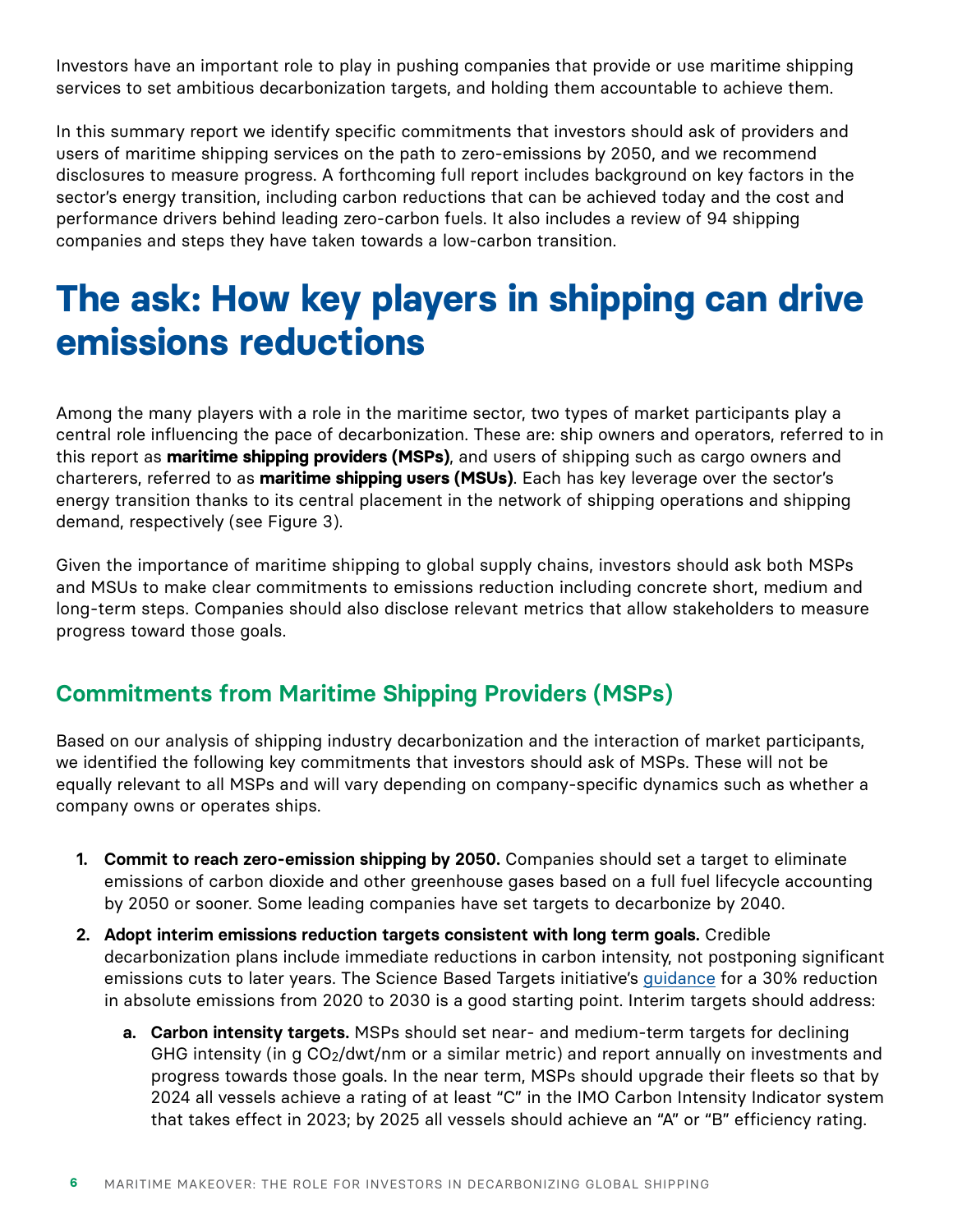- **b. Fuel strategy.** MSPs should develop long-term and transitional fuel strategies, addressing factors such as demand projections and infrastructure needs. Where companies have already implemented LNG or biofuel blending as a near-term strategy, they should address how they will transition fully to zero-carbon fuels, consistent with their target.
- **c. Ship purchase and upgrade strategy.** MSPs should adopt fleet transition plans encompassing both new-build and vessel retrofits that establish a path to full fleet decarbonization including short-, medium- and long-term goals and fuel strategies.
- **c. Energy efficiency measures.** Increasing vessels' fuel efficiency is a readily available, costeffective means to reduce fuel consumption and associated emissions. The options depend on vessel type and operational profile. They include technical measures such as hull and propeller optimization; alternative propulsion systems such as wind-assist; and operational efficiency measures such as route optimization and speed reductions.
- **3. Provide cargo-level emissions data.** Companies should disclose emissions per ton (or TEU) of cargo transported per distance carried. They should work toward providing customers with emissions data per cargo unit – including lifecycle  $CO<sub>2</sub>$  and non- $CO<sub>2</sub>$  GHGs and emissions – to support supply chain emissions management.
- **4. Support the development of "green" ports and corridors.** Pilot programs and early learning opportunities centered on port electrification and carbon-free shipping corridors are important to accelerate the deployment of new technologies at scale.
- **5. Advocate for clean shipping policies at international, regional and local levels.** Strong policy support for clean shipping can reduce costs associated with the transition while accelerating decarbonization. MSPs should directly engage in the development and support of ambitious policies to advance the transition. Notably, companies should encourage the IMO to adopt zero-by-2050 emissions reduction targets in the forthcoming revision of its GHG strategy.

### **Commitments from Maritime Shipping Users (MSUs)**

Based on analysis of shipping decarbonization and the interaction of market participants, the following are key commitments that investors should ask of MSUs with respect to their use of maritime freight.

- **1. Prioritize climate performance in shipping procurement.** Seek out providers with zero-emission targets, explicit transition plans, ongoing or committed emissions reductions, and other indicators of leadership in the energy transition. This could include committing to ship a minimum share of freight with MSPs that have explicit decarbonization targets. Engage directly with MSPs to understand their transition plans and encourage ambition.
- **2. Place cargos on the cleanest, most fuel-efficient vessels possible.** Preferencing ships with an IMO rating of "A" or "B" can drive near-term emissions reductions and support corporate scope 3 goals.
- **3. Signal a willingness to pay more for zero-carbon shipping services.** In the initial years of the transition, zero-carbon fuels will be more expensive than traditional fossil fuels; MSUs should communicate their willingness to pay a premium for their use.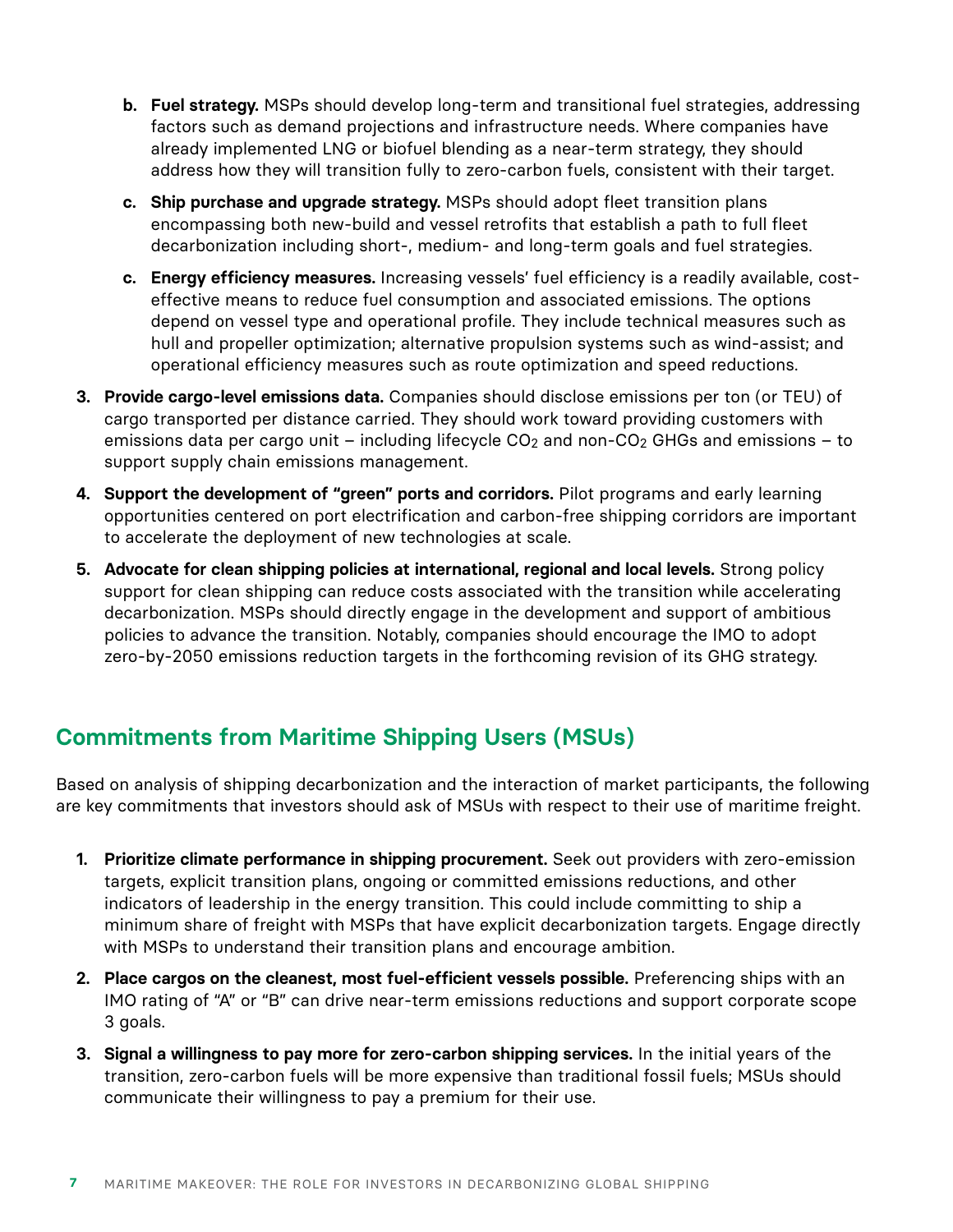- **4. Support the development of "green corridors" and commit to using them when they become available.** Demand from shipping customers is important to justify early investments in alternative-fuel ships and infrastructure. By participating in such green corridors, MSUs can accelerate their deployment at scale.
- **5. Advocate for clean shipping policies at international, regional and local levels.** MSUs should directly engage in the development and support of ambitious policies to drive the sector's transition. Companies should encourage the IMO to adopt zero-by-2050 emissions reduction targets in the forthcoming revision of its GHG strategy. Policies that lower the expected price gap between scalable zero-emission fuels and fossil fuels are also of particular importance.

### **Disclosures**

In order to evaluate individual company performance and compare one company to another, investors need consistent and comparable disclosures of emissions performance. The global nature of the maritime shipping industry makes the IMO the logical source of such disclosure standards; however, key elements of IMO-required emissions disclosures are not attributed to individual companies. Shipping companies that report emissions do so voluntarily or according to local requirements, leading to a range of disclosure formats.

### **Disclosures from Maritime Shipping Providers (MSPs)**

The Sustainable Accounting Standards Board's Marine Transportation Standard, which has now been included in the International Financial Reporting Standards Foundation's new [draft](https://www.ifrs.org/content/dam/ifrs/project/climate-related-disclosures/industry/issb-exposure-draft-2022-2-b11-oil-and-gas-exploration-and-production.pdf)  sustainability standard, recommends several helpful metrics for MSPs. However, we believe that companies should go beyond these metrics to provide further disclosures that investors can use to evaluate progress towards climate goals. These are:

- **1. GHG emissions.** Companies should disclose scope 1, 2 and 3 emissions and identify which are related to shipping.
- **2. Fuel mix.** Disclosure should include the total energy consumed as well as the percent split in energy consumption between heavy fuel oil and other fuels such as natural gas and, as they are introduced, low-carbon alternative fuels.
- **3. Carbon intensity.** This should be expressed at the fleet level in g CO<sub>2</sub>/dwt/nm or a similar metric and complemented at the vessel level with the IMO carbon intensity indicator letter grade when those become available in 2023.
- **4. Average Energy Efficiency Design Index for new ships.** This IMO measure, expressed in gCO2/TNM, is an indicator of whether capex for new ships is being deployed in a way to minimize emissions intensity.
- **5. Climate strategy and progress on transition.** MSPs should provide a discussion of their emissions targets and transition plans, as well as an analysis of performance against those targets. This could include, for example, zero-carbon capex plans or the number of cargomiles shipped via green corridors or on zero-carbon vessels.